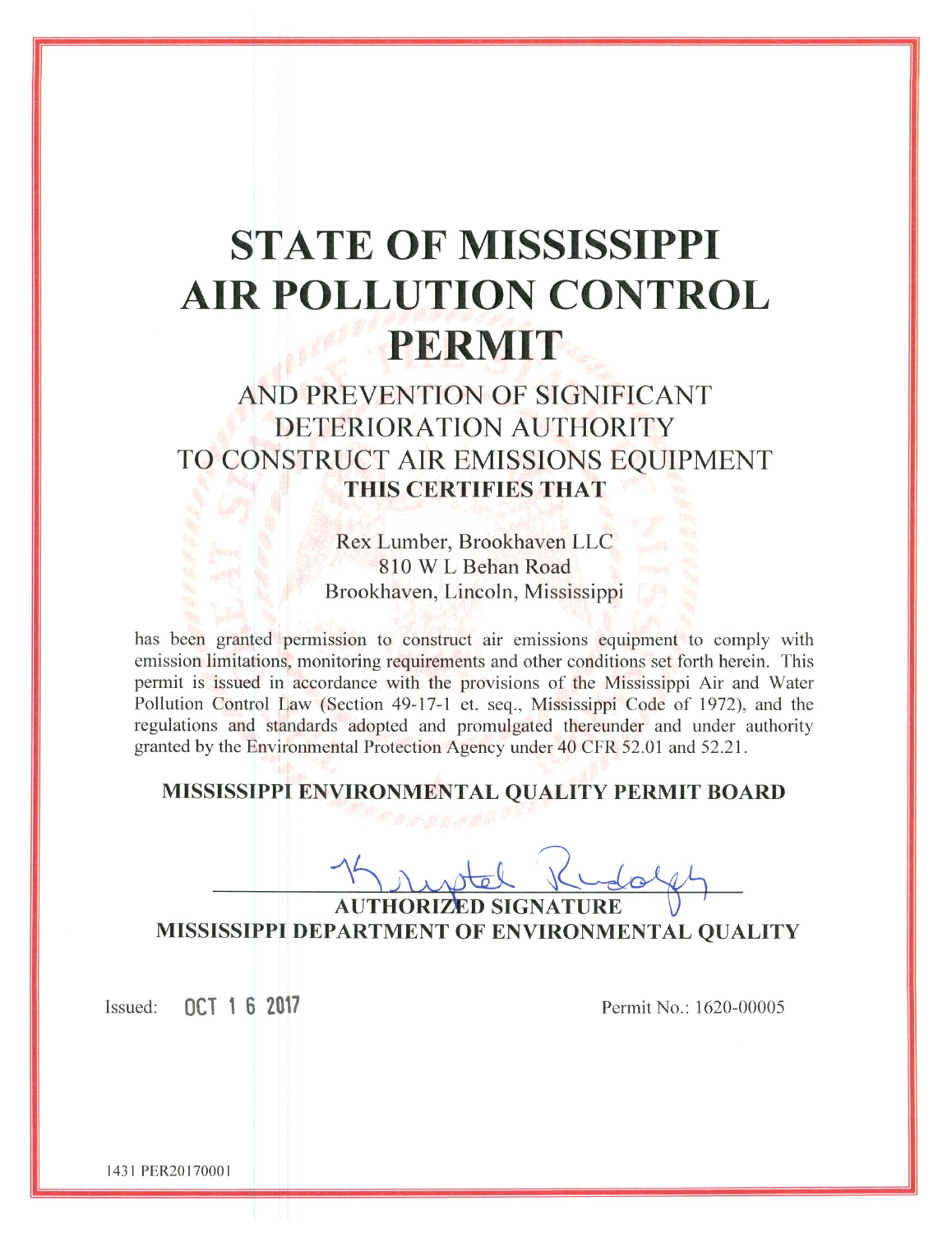#### **Part I**

# **A. GENERAL CONDITIONS**

- **1.** This permit is for air pollution control purposes only. (Ref.: 11 Miss. Admin. Code Pt. 2, R. 2.1.D.)
- **2.** Any activities not identified in the application are not authorized by this permit. (Ref.: Miss. Code Ann. 49-17-29 1.b)
- **3.** The knowing submittal of a permit application with false information may serve as the basis for the Permit Board to void the permit issued pursuant thereto or subject the applicant to penalties for operating without a valid permit pursuant to State Law. (Ref.: 11 Miss. Admin. Code Pt. 2, R. 2.2.B(5).)
- **4.** It is the responsibility of the applicant/permittee to obtain all other approvals, permits, clearances, easements, agreements, etc., which may be required including, but not limited to, all required local government zoning approvals or permits. (Ref.: 11 Miss. Admin. Code Pt. 2, R. 2.1.D(6).)
- **5.** The issuance of a permit does not release the permittee from liability for constructing or operating air emissions equipment in violation of any applicable statute, rule, or regulation of state or federal environmental authorities. (Ref.: 11 Miss. Admin. Code Pt. 2, R. 2.2.B(7).)
- **6.** It shall not be a defense for a permittee in an enforcement action that it would have been necessary to halt or reduce the permitted activity in order to maintain compliance with the conditions of the permit, unless halting or reducing activity would create an imminent and substantial endangerment threatening the public health and safety of the lives and property of the people of this state. (Ref.: 11 Miss. Admin. Code Pt. 2, R. 2.2. $B(15)(a)$ .)
- **7.** The permit and/or any part thereof may be modified, revoked, reopened, and reissued, or terminated for cause. Sufficient cause for a permit to be reopened shall exist when an air emissions stationary source becomes subject to Title V. The filing of a request by the permittee for a permit modification, revocation and reissuance, or termination, or of a notification of planned changes or anticipated noncompliance does not stay any permit condition. (Ref.: 11 Miss. Admin. Code Pt. 2, R. 2.2.B(15)(b).)
- **8.** The permit does not convey any property rights of any sort, or any exclusive privilege. (Ref.: 11 Miss. Admin. Code Pt. 2, R. 2.2.B(15)(c).)
- **9.** The permittee shall furnish to the DEQ within a reasonable time any information the DEQ may request in writing to determine whether cause exists for modifying, revoking and reissuing, or terminating the permit or to determine compliance with the permit. Upon request, the permittee shall also furnish to the DEQ copies of records required to be kept by the permit or, for information claimed to be confidential, the permittee shall furnish such records to the DEQ along with a claim of confidentiality. The permittee may furnish such records directly to the Administrator along with a claim of confidentiality. (Ref.: 11 Miss. Admin. Code Pt. 2, R. 2.2.B(15)(d).)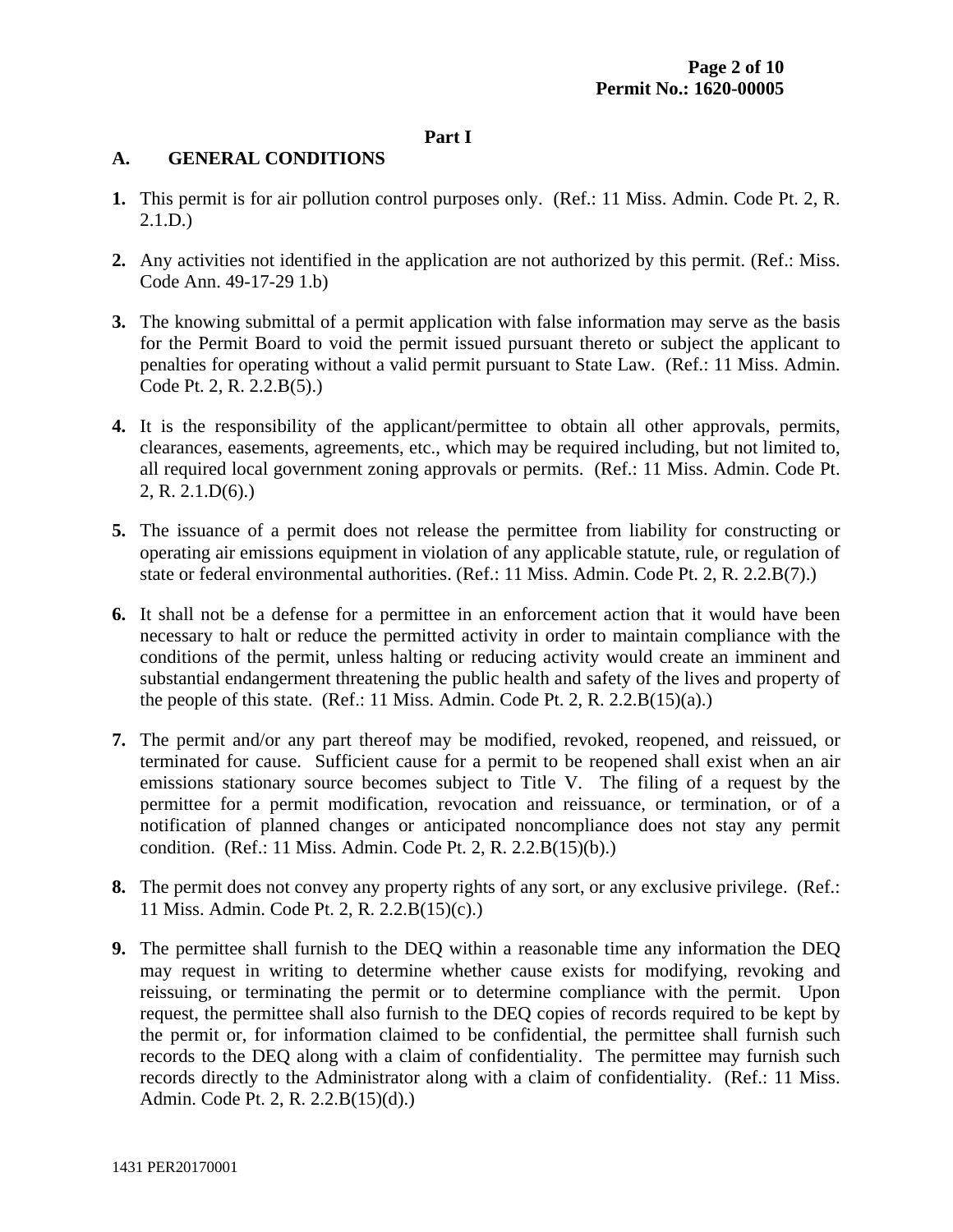- **10.** Design and Construction Requirements: The stationary source shall be designed and constructed so as to operate without causing a violation of an Applicable Rules and Regulations, without interfering with the attainment and maintenance of State and National Ambient Air Quality Standards, and such that the emission of air toxics does not result in an ambient concentration sufficient to adversely affect human health and well-being or unreasonably and adversely affect plant or animal life beyond the stationary source boundaries. (Ref.: 11 Miss. Admin. Code Pt. 2, R. 2.5.A.)
- **11.** Solids Removal: The necessary facilities shall be constructed so that solids removed in the course of control of air emissions may be disposed of in a manner such as to prevent the solids from becoming windborne and to prevent the materials from entering State waters without the proper environmental permits. (Ref.: Miss. Code Ann. 49-17-29)
- **12.** Diversion and Bypass of Air Pollution Controls: The air pollution control facilities shall be constructed such that diversion from or bypass of collection and control facilities is not needed except as provided for in 11 Miss. Admin. Code Pt. 2, R. 1.1.10, "Air Emission Regulations for the Prevention, Abatement, and Control of Air Contaminants", Section 10. (Ref.: 11 Miss. Admin. Code Pt. 2, R. 1.10.)
- **13.** Fugitive Dust Emissions from Construction Activities: The construction of the stationary source shall be performed in such a manner so as to reduce fugitive dust emissions from construction activities to a minimum. (Ref.: 11 Miss. Admin. Code Pt. 2, R. 2.5.A(4).)
- **14.** Right of Entry: The permittee shall allow the Mississippi Department of Environmental Quality Office of Pollution Control and the Mississippi Environmental Quality Permit Board and/or their representatives upon presentation of credentials:
	- a) To enter upon the permittee's premises where an air emission source is located or in which any records are required to be kept under the terms and conditions of this permit; and
	- b) At reasonable times to have access to and copy any records required to be kept under the terms and conditions of this permit; to inspect any monitoring equipment or monitoring method required in this permit; and to sample any air emissions. (Ref.: Miss. Code Ann. 49-17-21)
- **15.** Permit Modification or Revocation: After notice and opportunity for a hearing, the Permit Board may modify the permit or revoke it in whole or in part for good cause shown including, but not limited to:
	- a) Persistent violation of any of the terms or conditions of this permit;
	- b) Obtaining this permit by misrepresentation or failure to disclose fully all relevant facts; or
	- c) A change in federal, state, or local laws or regulations that require either a temporary or permanent reduction or elimination of previously authorized air emission.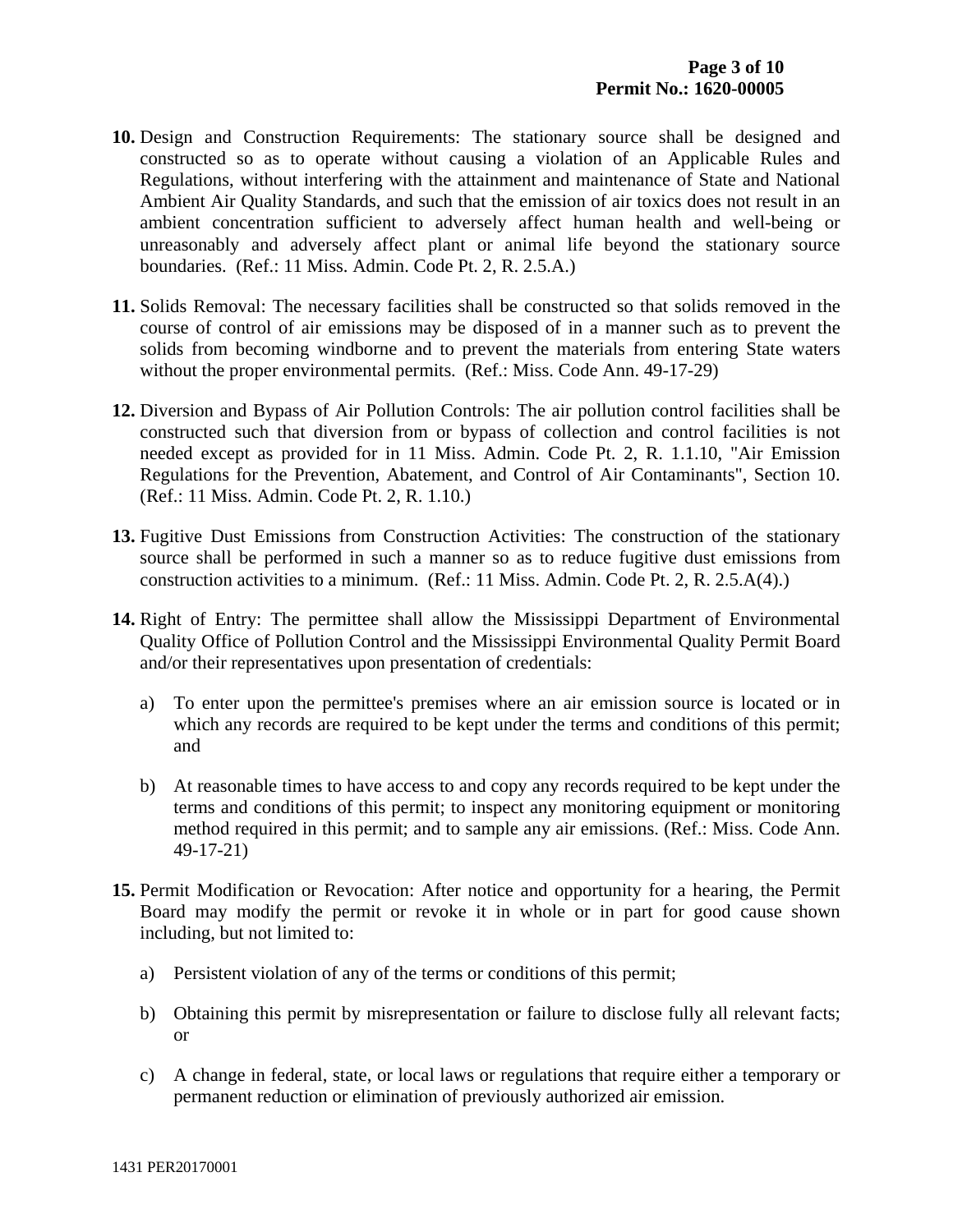(Ref.: 11 Miss. Admin. Code Pt. 2, R. 2.2.C.)

- **16.** Public Record and Confidential Information: Except for data determined to be confidential under the Mississippi Air & Water Pollution Control Law, all reports prepared in accordance with the terms of this permit shall be available for public inspection at the offices of the Mississippi Department of Environmental Quality, Office of Pollution Control. (Ref.: Miss. Code Ann. 49-17-39)
- **17.** Permit Transfer: This permit shall not be transferred except upon approval of the Permit Board. (Ref.: 11 Miss. Admin. Code Pt. 2, R. 2.16.B.)
- **18.** Severability: The provisions of this permit are severable. If any provision of the permit, or the application of any provision of the permit to any circumstances, is challenged or held invalid, the validity of the remaining permit provisions and/or portions thereof or their application to other persons or sets of circumstances, shall not be affected thereby. (Ref. 11 Miss. Admin. Code Pt. 2, R. 2.1.D(7).)
- **19.** Permit Expiration: The permit to construct will expire if construction does not begin within eighteen (18) months from the date of issuance or if construction is suspended for eighteen (18) months or more. (Ref.: 11 Miss. Admin. Code Pt. 2, R. 2.5.C(1).)
- **20.** Certification of Construction: A new stationary source issued a Permit to Construct cannot begin operation until certification of construction by the permittee. (Ref.: 11 Miss. Admin. Code Pt. 2, R. 2.5.D(3).)
- **21.** Beginning Operation: Except as prohibited in Part I, Condition 24 of this permit, after certification of construction by the permittee, the Permit to Construct shall be deemed to satisfy the requirement for a permit to operate until the date the application for issuance or modification of the Title V Permit or the application for issuance or modification of the State Permit to Operate, whichever is applicable, is due. This provision is not applicable to a source excluded from the requirement for a permit to operate as provided by 11 Miss. Admin. Code Pt. 2, R. 2.13.G. (Ref.: 11 Miss. Admin. Code Pt. 2, R. 2.5.D(4).)
- **22.** Application for a Permit to Operate: Except as otherwise specified in Part I, Condition 24 of this permit, the application for issuance or modification of the State Permit to Operate or the Title V Permit, whichever is applicable, is due twelve (12) months after beginning operation or such earlier date or time as specified in the Permit to Construct. The Permit Board may specify an earlier date or time for submittal of the application. Beginning operation will be assumed to occur upon certification of construction, unless the permittee specifies differently in writing. (Ref.: 11 Miss. Admin. Code Pt. 2, R. 2.5.D(5).)
- **23.** Operating Under a Permit to Construct: Except as otherwise specified in Part I, Condition 24 of this permit, upon submittal of a timely and complete application for issuance or modification of a State Permit to Operate or a Title V Permit, whichever is applicable, the applicant may continue to operate under the terms and conditions of the Permit to Construct and in compliance with the submitted application until the Permit Board issues, modifies, or denies the Permit to Operate. (Ref.: 11 Miss. Admin. Code Pt. 2, R. 2.5.D(6).)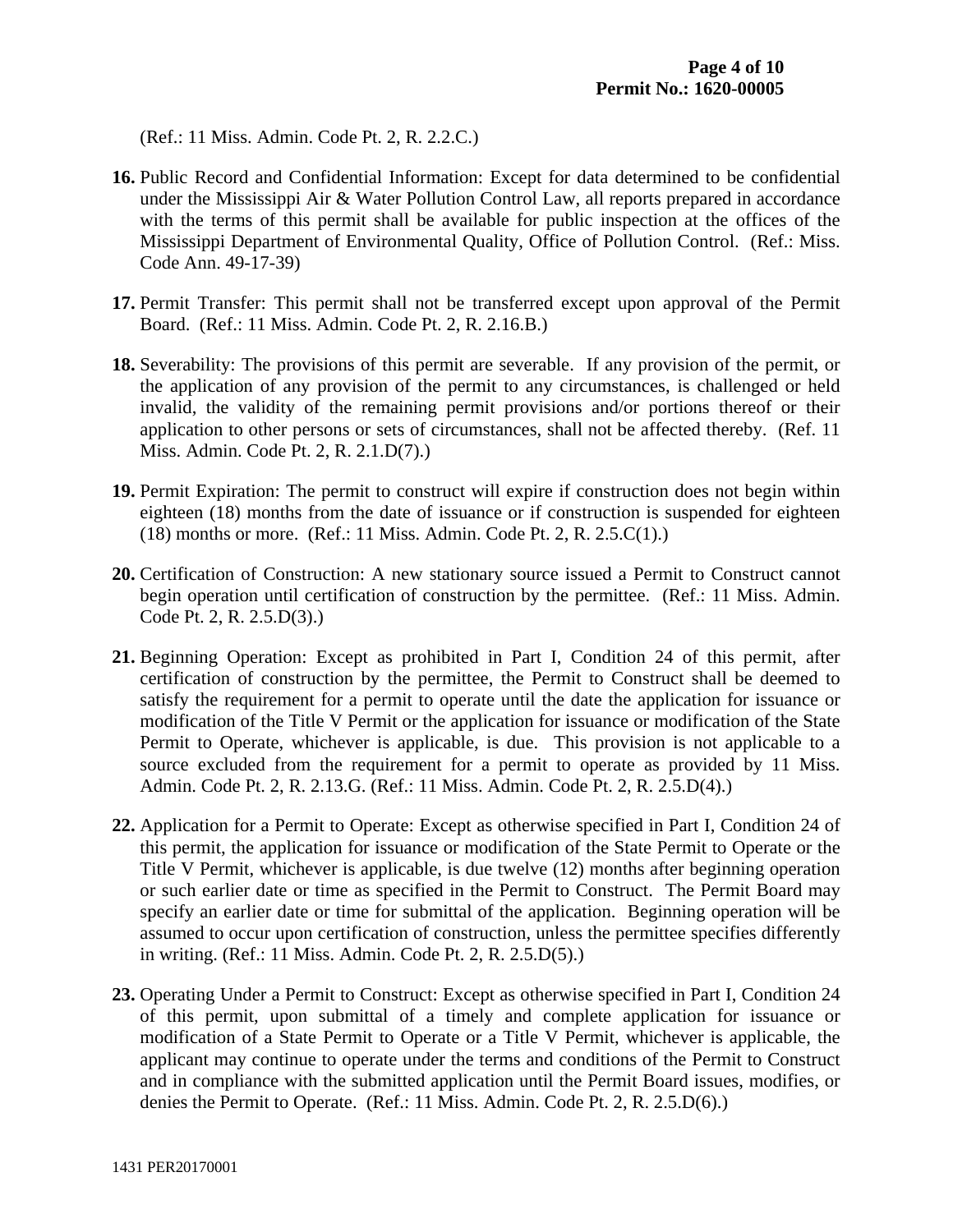- **24.** Application Requirements for a Permit to Operate for Moderate Modifications: For moderate modifications that require contemporaneous enforceable emissions reductions from more than one emission point in order to "net" out of PSD/NSR, the applicable Title V Permit to Operate or State Permit to Operate must be modified prior to beginning operation of the modified facilities. (Ref.: 11 Miss. Admin. Code Pt. 2, R. 2.5.D(7).)
- **25.** Compliance Testing: Regarding compliance testing:
	- a) The results of any emissions sampling and analysis shall be expressed both in units consistent with the standards set forth in any Applicable Rules and Regulations or this permit and in units of mass per time.
	- b) Compliance testing will be performed at the expense of the permittee.
	- c) Each emission sampling and analysis report shall include but not be limited to the following:
		- (1) detailed description of testing procedures;
		- (2) sample calculation(s);
		- (3) results; and
		- (4) comparison of results to all Applicable Rules and Regulations and to emission limitations in the permit.

(Ref.: 11 Miss. Admin. Code Pt. 2, R. 2.6.B(3), (4), & (6).)

# **B. GENERAL NOTIFICATION REQUIREMENTS**

- **1.** Within fifteen (15) days of beginning actual construction, the permittee must notify DEQ in writing that construction has begun. (Ref.: 11 Miss. Admin. Code Pt. 2, R. 2.5.C(2).)
- **2.** The permittee must notify DEQ in writing when construction does not begin within eighteen (18) months of issuance or if construction is suspended for eighteen (18) months or more. (Ref.: 11 Miss. Admin. Code Pt. 2, R. 2.5.C(3).)
- **3.** Upon the completion of construction or installation of an approved stationary source or modification, the applicant shall notify the Permit Board that construction or installation was performed in accordance with the approved plans and specifications on file with the Permit Board. (Ref.: 11 Miss. Admin. Code Pt. 2, R. 2.5.D(1).)
- **4.** The Permit Board shall be promptly notified in writing of any change in construction from the previously approved plans and specifications or permit. If the Permit Board determines the changes are substantial, it may require the submission of a new application to construct with "as built" plans and specifications. Notwithstanding any provision herein to the contrary, the acceptance of an "as built" application shall not constitute a waiver of the right to seek compliance penalties pursuant to State Law. (Ref.: 11 Miss. Admin. Code Pt. 2, R.  $2.5.D(2)$ .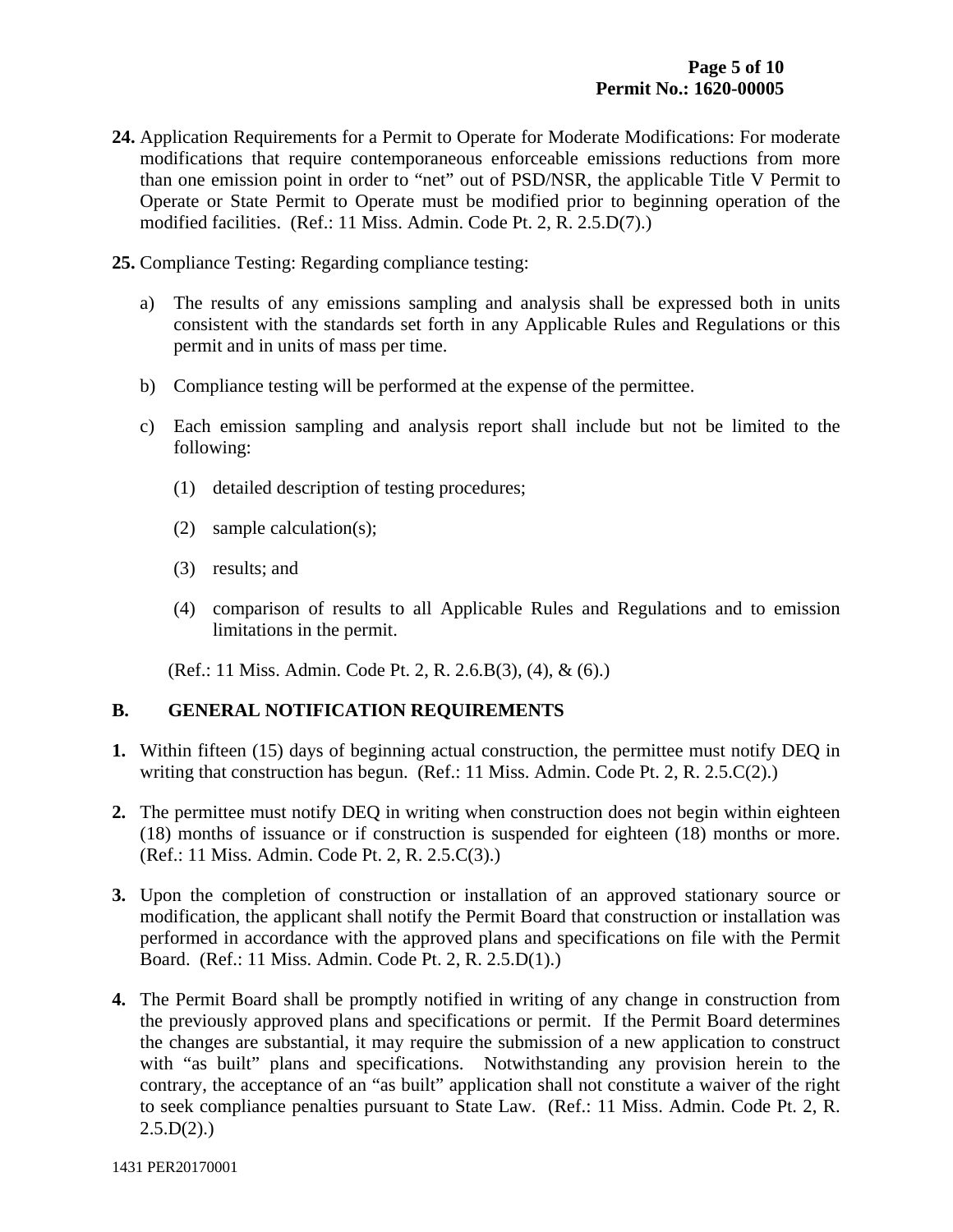# **Part II. EMISSION LIMITATIONS AND MONITORING REQUIREMENTS**

**Upon permit issuance, the permittee is authorized to construct air emissions equipment and emit air contaminants from Emission Points:** 

**AA-013 (Continuous Direct Fired Kiln (CDK-3) equipped with a 30 MMBTU/hr green sawdust and natural gas burner system)** 

**The air emissions equipment shall be constructed to comply with the emission limitations and monitoring requirements specified below.** 

# **EMISSIONS LIMITATIONS**

| <b>Opacity</b>  | 40% as determined by EPA Test Method 9, 40<br>CFR 60, Appendix A. (Ref.: 11 Miss. Admin Code<br>Pt. 2, R.1.3A) |
|-----------------|----------------------------------------------------------------------------------------------------------------|
| SO <sub>2</sub> | 500 ppm (volume) from any process equipment.<br>(Ref.: 11 Miss. Admin. Code Pt. 2 R.1.4.B(1))                  |

# **BACT LIMITATIONS**

**VOC 4.804 lb/MBF not to exceed 144.2 tons/yr, as determined by monitoring of throughput and recordkeeping.** 

**All test methods specified above shall be those versions, or their approved equivalents, which are in effect upon issuance of this permit.** 

# **OPERATIONAL LIMITATIONS**

**For Emission Point AA-013, the permittee shall be limited to a maximum annual lumber throughput of 60,018 thousand board-feet per year (MBF/yr), measured on a monthly basis and tracked on a 12-month rolling total.**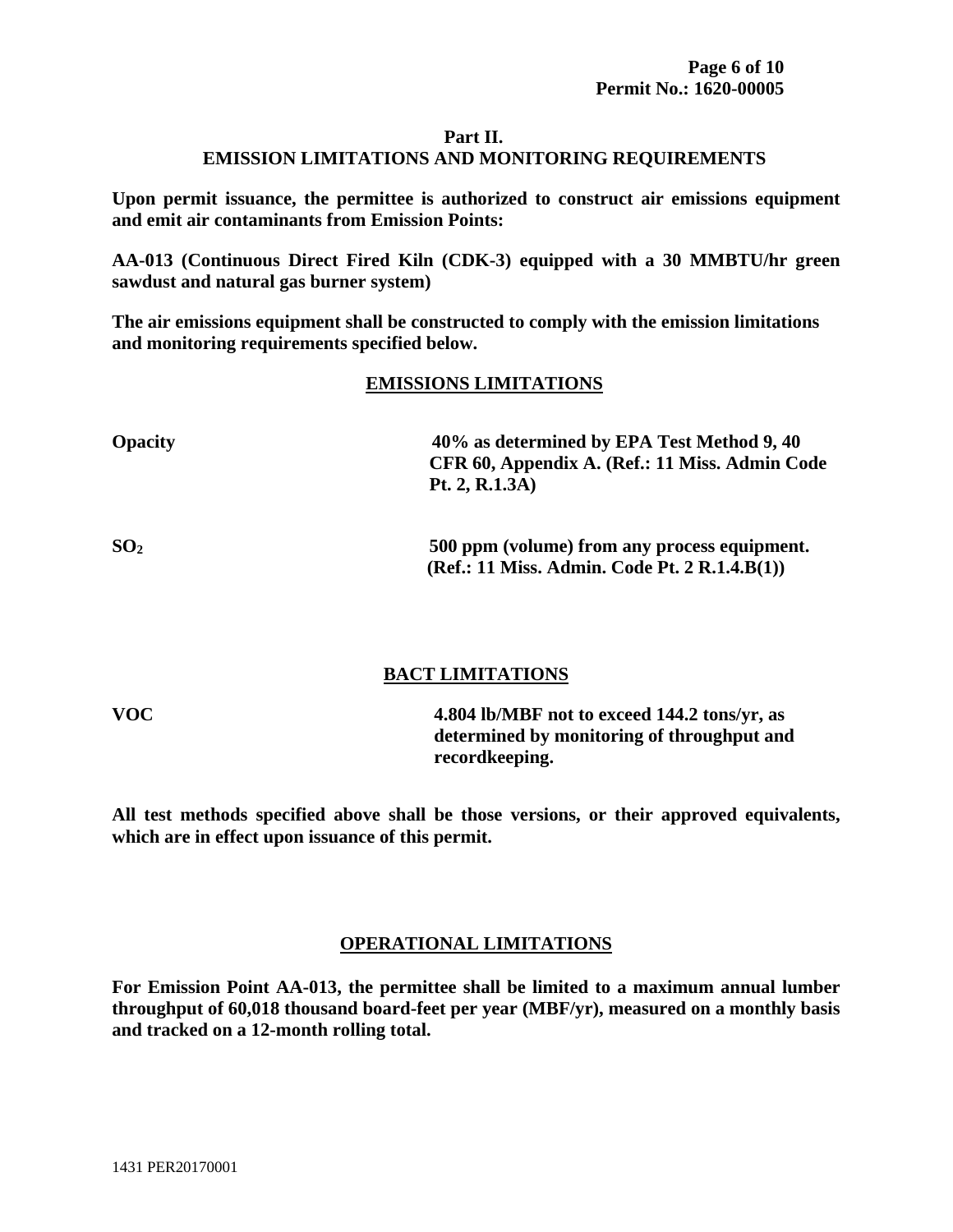#### **OPERATIONAL REQUIREMENTS**

**The permittee is required to operate CDK-3 (AA-013) using Good Work Practices that includes periodic maintenance on the kiln, any associated equipment involved in the kiln drying of lumber, as well as the associated process control equipment. Records shall be kept which demonstrate that Good Work Practices have been utilized in the operation of the kiln.** 

**For Emission Point AA-013, the permittee shall perform monthly inspections on the kiln to ensure it is performing as designed. If any problems are noted, the permittee shall perform the necessary maintenance to ensure it is operating as designed. Results of all inspections and any accompanying maintenance shall be kept on-site for three years for inspection by MDEQ personnel.** 

**For Emission Point AA-013, the permittee shall limit fuels to natural gas and untreated wood, such as green sawdust, bark, planer shaving, and green chips, generated either on or off-site. Additionally, the permittee is authorized to use up to 10 gallons of diesel to ignite the fuel bed during startup.** 

#### **MONITORING REQUIREMENTS**

**For Emission Point AA-013, the permittee shall perform monthly visible emission observation on the exhaust stack. If visible emissions are detected, the permittee shall perform a visible emission evaluation using EPA Reference Method 9. If a Method 9 could not be conducted, then the permittee shall provide an explanation as to why opacity readings could not be performed. Results for each of the observations and any accompanying test shall be recorded and kept on-site for inspection by MDEQ personnel for three years. The permittee shall also submit a semi-annual summary of these test postmarked no later than January 31st and July 31st for the preceding six-month period. All instances of deviations from permit requirements must be clearly identified in such reports and all required reports must be certified by a responsible official.** 

#### **RECORDKEEPING AND REPORTING REQUIREMENTS**

**For Emission Point AA-013, the permittee shall record the lumber throughput rate, measured on a monthly basis and tracked on a 12-month rolling total expressed in MBF/year.** 

**The records and the calculations shall be maintained on-site for five years for inspection by MDEQ personnel. The permittee shall also submit a semi-annual summary of these results postmarked no later than January 31st and July 31st for the preceding six-month period.**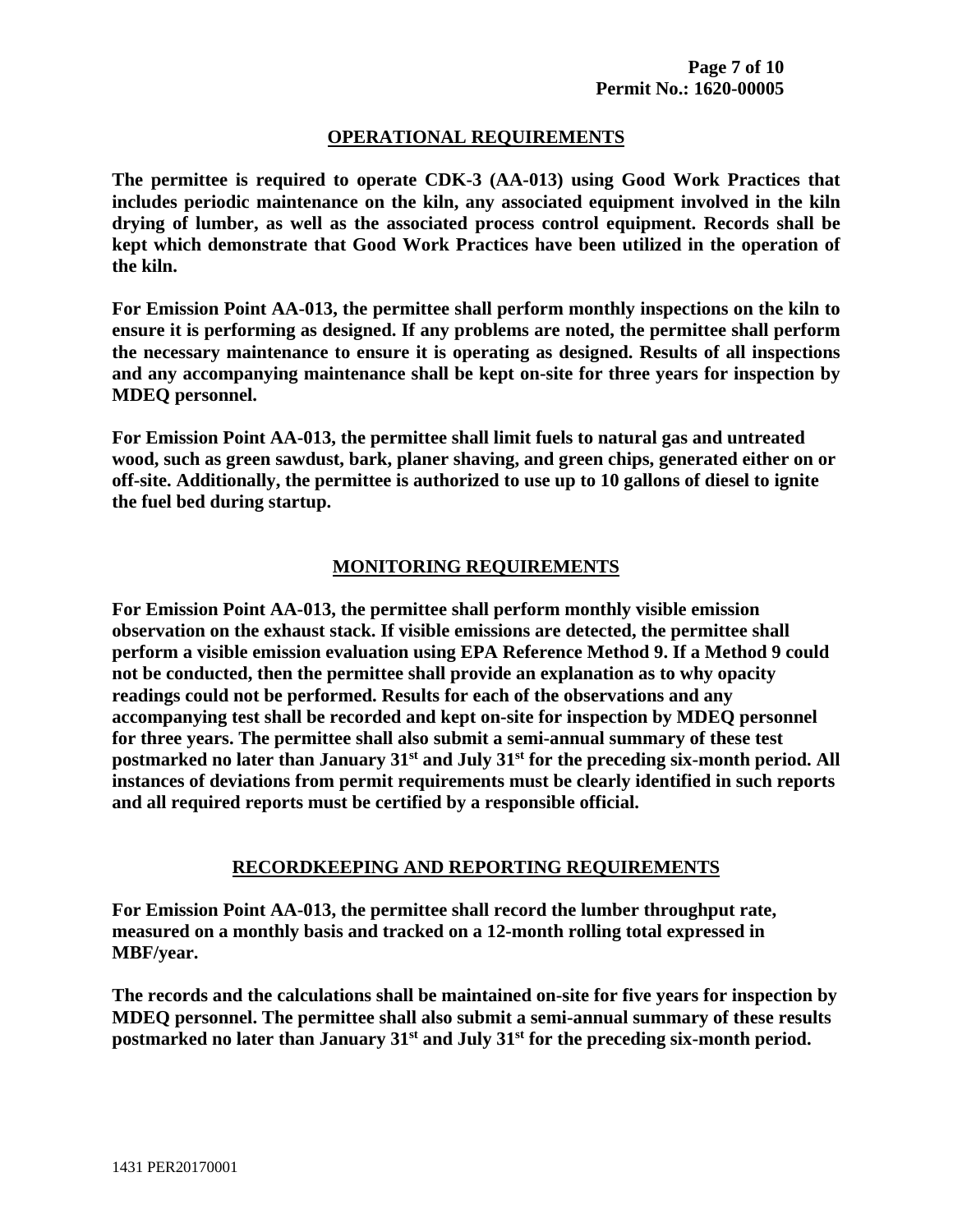#### **Part II. (continued) EMISSION LIMITATIONS AND MONITORING REQUIREMENTS**

**Upon permit issuance, the permittee is authorized to construct/modify air emissions equipment and emit air contaminants from Emission Points:** 

**AA-014 Fuel Silo with a pneumatic transfer Cyclone for CDK-3 (AA-013)** 

**The air emissions equipment shall be constructed to comply with the emission limitations and monitoring requirements specified below.** 

#### **EMISSIONS LIMITATIONS**

| <b>Opacity</b> | 40% as determined by EPA Test Method 9, 40<br>CFR 60, Appendix A. (Ref.: 11 Miss. Admin Code<br>Pt. 2, R.1.3A)                                                                                                                                                      |
|----------------|---------------------------------------------------------------------------------------------------------------------------------------------------------------------------------------------------------------------------------------------------------------------|
| PM             | $E = 4.1(p^{0.67})$ , where E is the emission rate in<br>pounds per hour, $p$ is the process weight input rate<br>in tons per hour and $E$ is determined by EPA Test<br>Methods 1-5, 40 CFR 60, Appendix A. (Ref.: 11<br>Miss. Admin. Code Pt. 2, Ch. 1. R. 1.3(F)) |

#### **OPERATIONAL REQUIREMENTS**

**For Emission Point AA-014, the permittee shall perform monthly inspections on the cyclone to ensure it is performing as designed. If any problems are noted, the permittee shall perform the necessary maintenance to ensure it is operating as designed. Results of all inspections and any accompanying maintenance shall be kept on-site for three years for inspection by MDEQ personnel.** 

**For Emission Point AA- 014, the permittee shall perform visible emission observations once within a two calendar week period for the emission point for three consecutive minutes while in operation. If visible emissions are detected, the permittee shall perform a visible emission evaluation using EPA Reference Method 9. Results for the observation and an accompanying testing shall be recorded and kept on-site for inspection by MDEQ personnel for three years. (11 Admin Pt 2 Rule 2.2.B(11)).**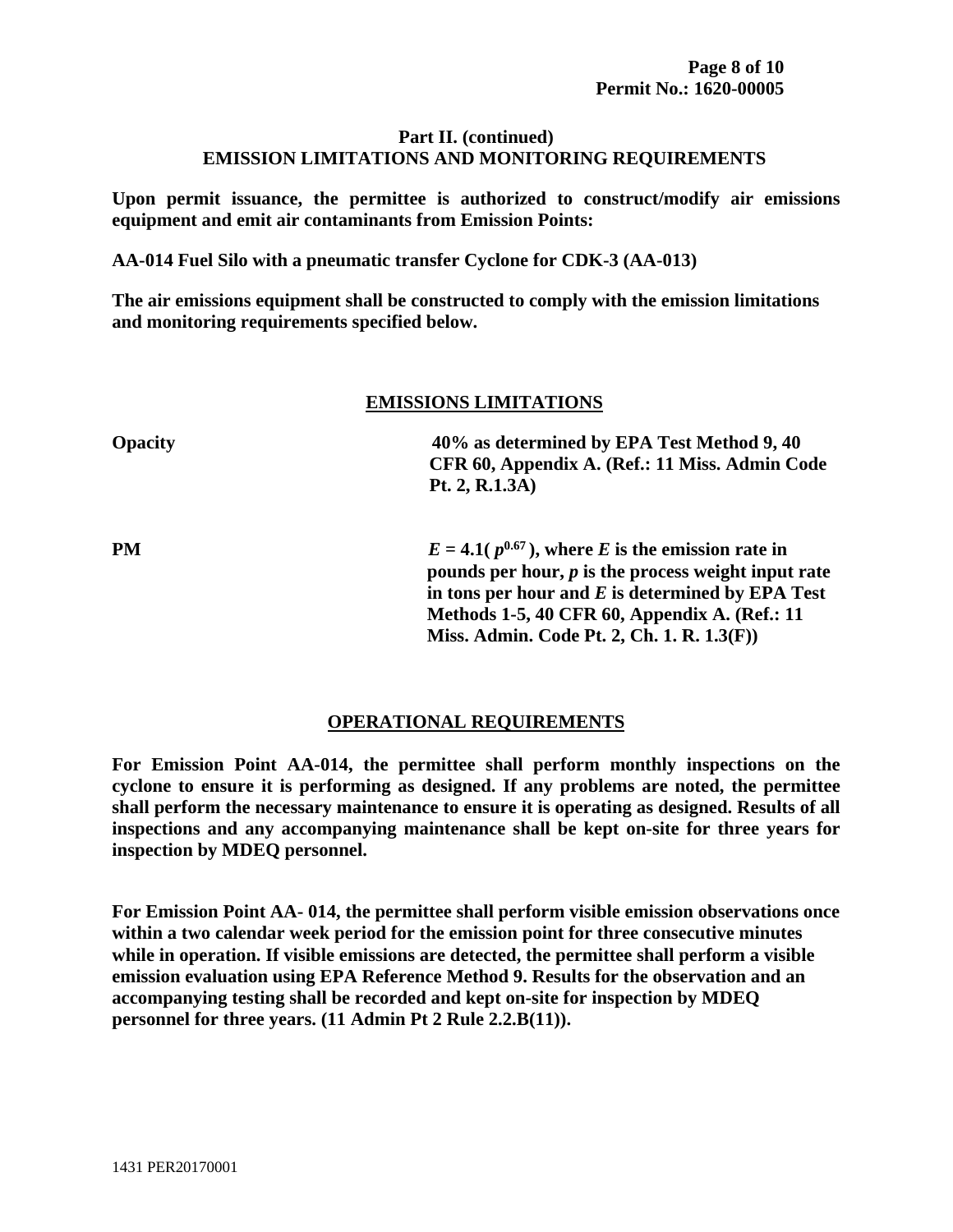# **Part III. OTHER REQUIREMENTS**

- **1. For the entire facility, the permittee is subject to and shall comply with all applicable requirements and subsequent revisions of the National Emission Standard for Hazardous Air Pollutants for Plywood and Composite Wood Products, and of the General Provisions found in 40 CFR Part 63 Subparts DDDD and A respectively. AA-014 (CDK-3) is an affected source per 40 CFR Part 63.2231(a) of the rule; however, the only applicable requirement was the initial notification. (Ref.: 40 CFR Part 632252)**
- **2. For Emission Points AA-013 and AA-014, the permittee must submit a certification of completion of construction within ten (10) days of start-up.**
- **3. For the entire facility, the permittee shall limit dried lumber production to 257,000 thousand board-feet per year (MBF/yr), measured on a monthly basis and tracked on a 12-month rolling total.**
- **4. For Emission Points AA-001, AA-002 and AA-013, for each month, the permittee shall monitor and record the total throughput for each of the three kilns in thousand board feet per month. The permittee shall calculate a 12-month rolling total in thousand board feet per year for each kiln and the total for all kilns. The records and the calculations shall be maintained on-site for five years for inspection by MDEQ personnel. The permittee shall also submit a semi-annual summary of these results postmarked no later than January 31st and July 31st for the preceding six-month period. (11 Admin Pt 2 Rule 2.2.B(11))**
- **5. Except as otherwise specified herein, the permittee shall be subject to the following provisions with respect to upsets, startups, shutdowns and maintenance.** 
	- **(a) Upsets (as defined by 11 Miss. Admin. Code Pt. 2, R.1.2.HH)** 
		- **(1) The occurrence of an upset constitutes an affirmative defense to an enforcement action brought for noncompliance with emission standards or other requirements of Applicable Rules and Regulations or any applicable permit if the permittee demonstrates through properly signed contemporaneous operating logs, or other relevant evidence that include information as follows:** 
			- **(a) an upset occurred and that the permittee can identify the cause(s) of the upset;**
			- **(b) the source was at the time being properly operated;**
			- **(c) during the upset the permittee took all reasonable steps to minimize levels of emissions that exceeded the emission standards, or other requirements of Applicable Rules and Regulations or any applicable permit;**